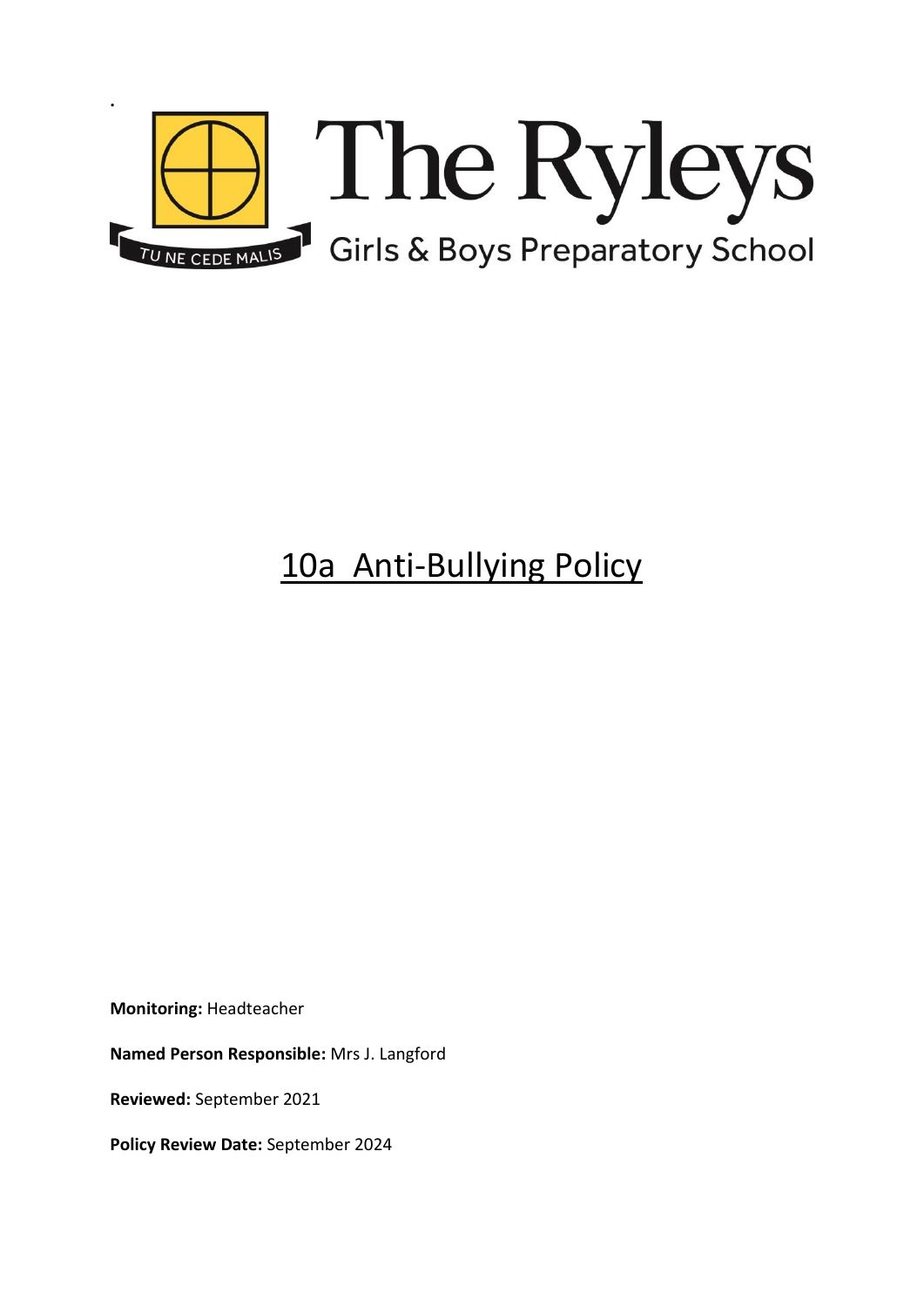# **Anti-Bullying Policy**

The following policy was written with reference to the DfE advice **Preventing and Tackling Bullying (October 2014)** and it applies to all pupils at The Ryleys, including those in the EYFS setting.

### **Principles**

1. This school regards bullying as unacceptable and always takes action against it.

\_\_\_\_\_\_\_\_\_\_\_\_\_\_\_\_\_\_\_\_\_\_\_\_\_\_\_\_\_\_\_\_\_\_\_\_\_\_\_\_\_\_\_\_\_\_\_\_\_\_\_\_\_\_\_\_\_\_\_\_\_\_

- 2. That pupils should be made fully and regularly aware of the unacceptability of bullying.
- 3. That all staff have a responsibility to support and carry out this policy.
- 4. That parents have an important role to play in the identification and prevention of bullying.

#### **Aims**

- to create an environment in which the unacceptability of bullying is a universally held opinion;
- to encourage a caring and co-operative attitude among pupils as the antithesis of bullying;
- to actively and positively react to all instances of bullying;
- to encourage pupils to take a stand against bullying as being wholly wrong;
- to provide a safe environment for all pupils.

#### **The nature of bullying**

Bullying may be defined as the intentional hurting, harming or humiliating of another person by physical (including sexual), verbal, cyber (including chat room and SMS messages) and emotional means (by excluding, tormenting or spreading malicious rumours). It can involve manipulating a third party to tease or torment someone. It can involve complicity that falls short of direct participation. Bullying is often hidden and subtle. It can also be overt and intimidatory. It usually occurs over a period of time and is difficult for the victim to defend themselves against.

Cyber-bullying because of its nature is harder to control as the majority of instances take place outside of school hours. The definitions, risks and causes are all covered in the separate Ryleys Cyber-bullying and e safety policies.

Bullying can have serious consequences, causing psychological damage or even suicide.

Bullying may involve actions or comments that are racist, religious, cultural, sexual/sexist, homophobic or which focus on gender, disabilities or other physical attributes (such as hair colour or body shape) or because a child is adopted or is a carer. Bullying can happen anywhere and at any time. We always treat it very seriously. It conflicts sharply with the school's policy on equal opportunities, as well as with its social and moral principles.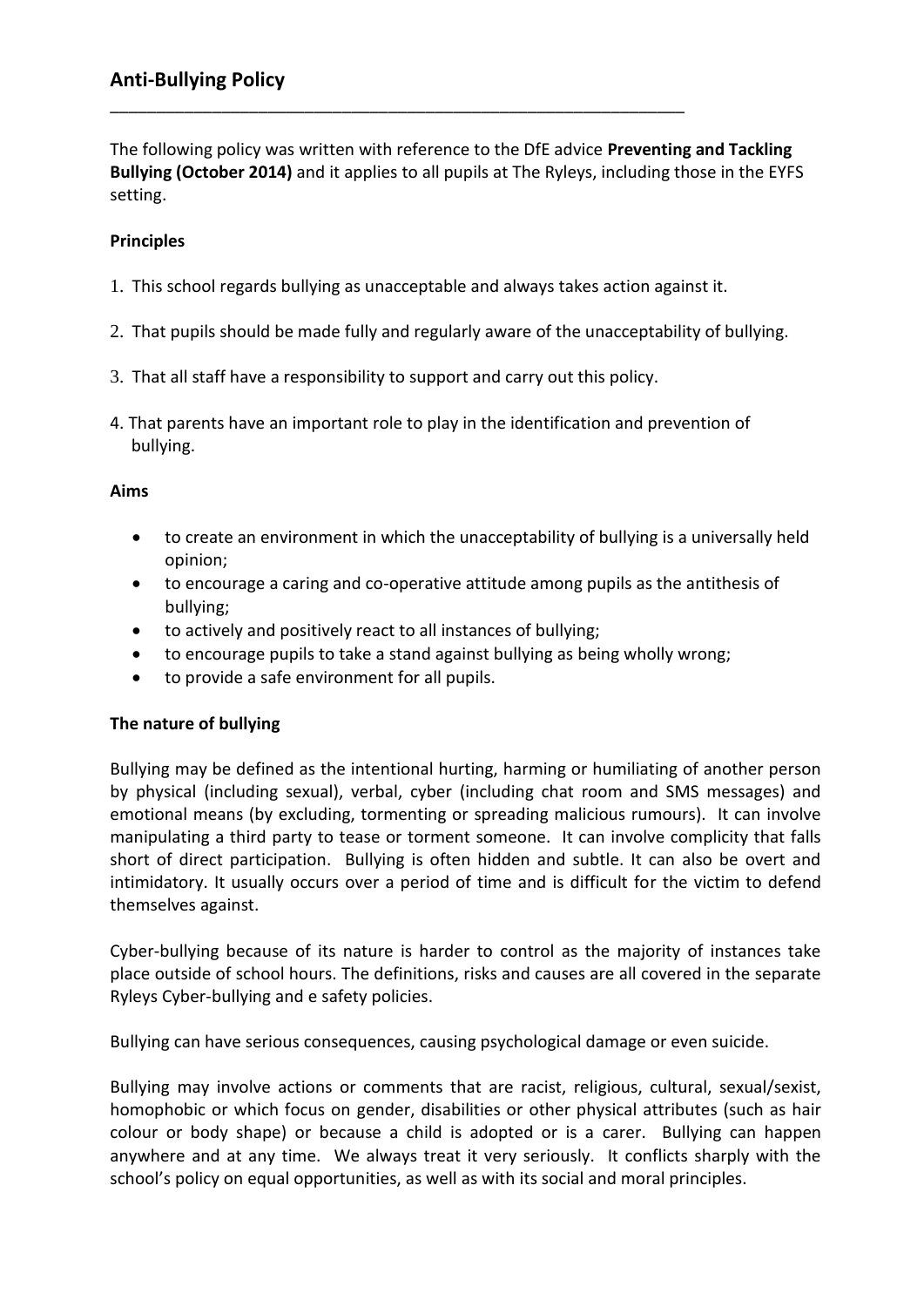Bullying should be distinguished from bossiness or boisterous behaviour. Bullying can exhibit one or more of the following elements:

- focused on younger, smaller or weaker children increasingly relying on threat or force;
- is persistent or repeated;
- exhibits a wilful desire to hurt, threaten and frighten;
- involves deliberate spoiling of victims' activities, showing violence and hostility;
- involves rough and intimidatory behaviour
- attempts to win support of peers in execution.

Any child can be bullied although certain factors can make bulling more likely:

- lacking close friends in school;
- being shy or timid;
- an over-protective family environment;
- being from a different racial or ethnic group to the majority;
- having a different religious affiliation
- being different in some obvious respect E.g. stammering;
- having learning difficulties, Special Educational Needs or a disability;
- behaving inappropriately, intruding, boasting or being a 'nuisance'.

## **Symptoms**

Changes in behaviour that may indicate that a pupil is being bullied include:

- Unwillingness to return to school
- Displays of excessive anxiety, becoming withdrawn or unusually quiet
- Failure to produce work, or producing unusually bad work, or work that appears to have been copied, interfered with or spoilt by others
- Books, bags and other belongings suddenly go missing, or are damaged
- Change to established habits (e.g. giving up music lessons)
- Diminished levels of self confidence
- Frequent visits to the school office with symptoms such as stomach pains, headaches
- Unexplained cuts and bruises
- Frequent absence, erratic attendance, late arrival to class
- Choosing the company of adults
- Displaying repressed body language and poor eye contact
- Difficulty in sleeping, experiences nightmares, bed-wetting
- Talking of suicide or running away

Although there may be other causes for some of the above symptoms, a repetition of, or a combination of these possible signs of bullying should be investigated by parents and teachers.

# **Preventing bullying - staff responsibilities**

 through the Personal, Social, Health and Economic Education programme (including assemblies) to promote and reinforce the school's policy on bullying. This might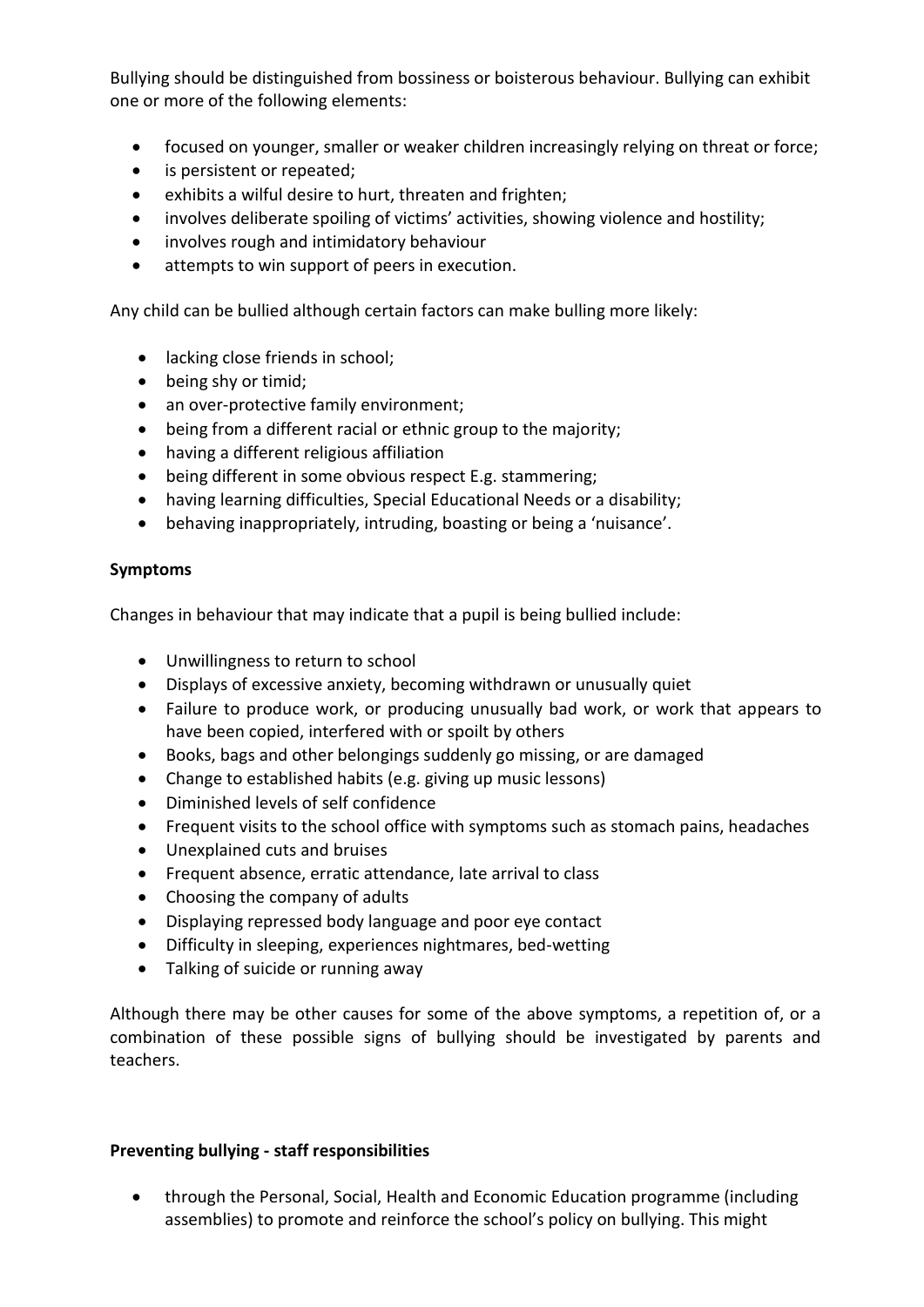involve such curricular strategies as Circle Time, assemblies, stories, drama or literature;

- to draw attention to the anti-bullying posters in the classrooms and explain principles and procedures;
- to ensure that all supervisory duties are carried out thoroughly and conscientiously NB *'Bullying flourishes where supervision is minimal' - L.Frost: A Primary School Approach to Bullying'*;
- to react positively and appropriately to all disclosures or incidences of bullying with reference to the procedures;
- to be alert to inappropriate language or behaviour;
- to encourage children to read and follow the guidelines given for the prevention/reporting of bullying (see Appendix 1).

Appropriate training will be presented as part of the INSET programme to keep staff abreast of current thinking with regard to bullying and its prevention.

# **Preventing bullying – parental responsibilities**

- to make the school aware of any behaviour which they know, or suspect to be, bullying;
- to inform the school immediately if they suspect that their child may be being bullied;
- to actively discourage bullying of any kind;
- to support the school in its discouragement of and sanctions against bullying.

# **Preventing bullying – pupil responsibilities**

- to report all incidences of behaviour which they know, or suspect to be, bullying;
- not to support, or show approbation for, any behaviour which they know, or suspect to be, bullying;
- to show support for those whom they suspect, or know to be, the victims of bullying.

# **Procedures for dealing with disclosures or incidences of bullying**

- 1. Disclosures or incidences of bullying should be dealt with immediately, or at the earliest possible opportunity, by the member(s) of staff involved.
- 2. All incidences of bullying, including cyber bullying, that are reported, are recorded and copies are held by the Headteacher or Deputy Head, and also placed in the pupils individual files. This is in order to evaluate the effectiveness of the approach adopted and to enable patterns to be identified.
- 3. All discussions with children involved should be recorded.
- 4. The victim should be interviewed on his/her own.
- 5. The bully, together with all others who were involved, should also be interviewed individually.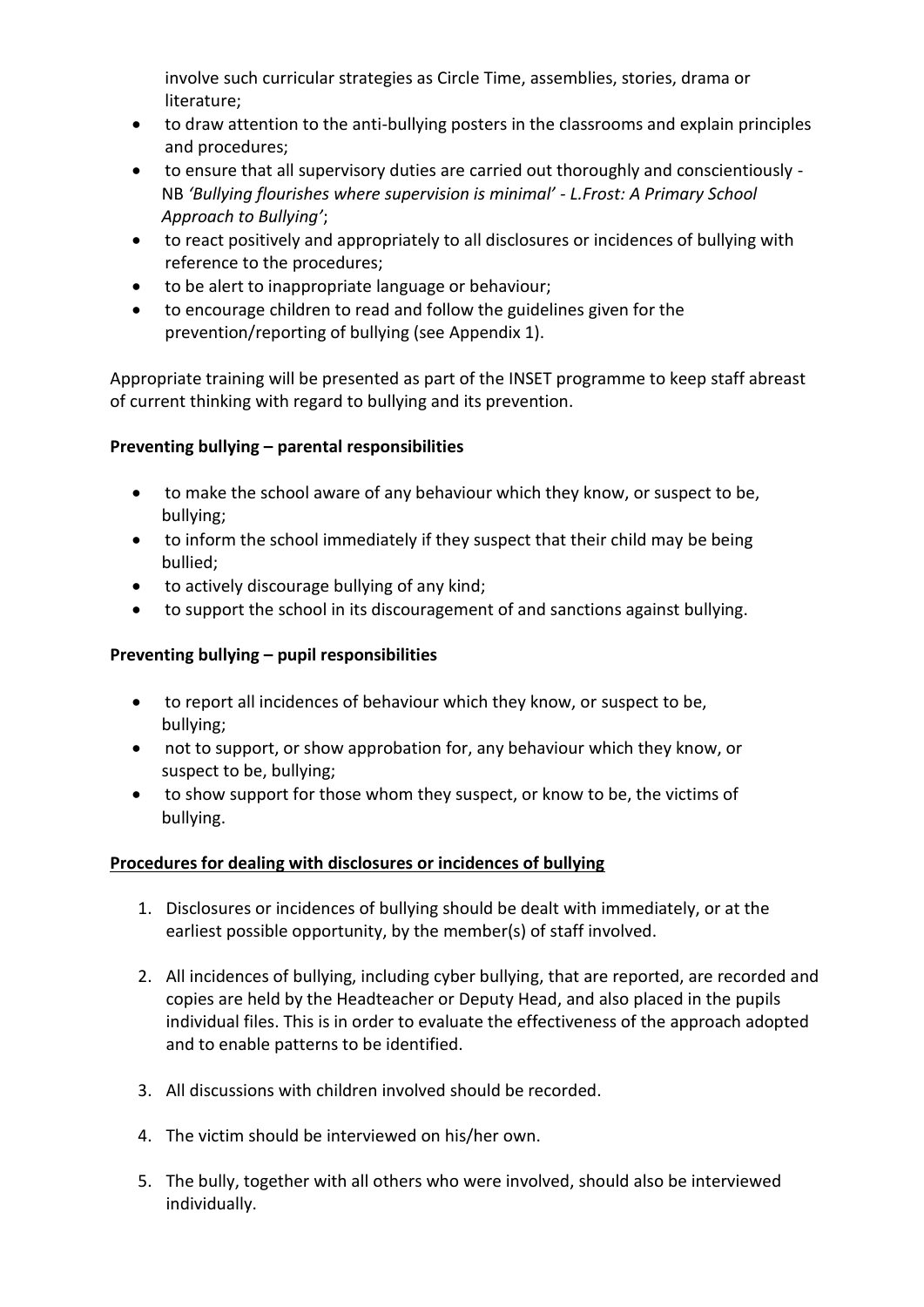- 6. Where appropriate, discussions dealing with instances of bullying may include both the perpetrator and the victim together.
- 7. Tutors or class teachers may start the initial investigation, but this should then be passed over to a member of the school Senior Management Team

## **Informal procedures**

- 1. Stress that watching and doing nothing is supporting.
- 2. Be aware of and tackle any racist etc. language with reference to the school's Equal Opportunities Policy.
- 3. Follow up to support and reassure victims and prevent reoccurrence.
- 4. Make children aware of newcomers/loners or shy children and offer and encourage support.
- 5. Keep a close eye on potential opportunities for bullying.
- 6. Use peer group pressure, approbation and disapproval to minimise effectiveness of bullying.

## **Procedure to be employed in the event of bullying, including cyber bullying out of school.**

Continued bullying – this will be dealt with following five disciplinary steps: (Additional sanctions such as loss of play, detention, report cards may deployed by discretion. A second incident will require a full one hour after school detention as a minimum response)

# **1 st Incident**

#### **Recorded on an incident report.**

Individual informed of this and seen by Deputy Head/Headteacher. Warned that another incident will result in parents being informed.

# **2 nd Incident**

# **Recorded on an incident report.**

Individual informed and seen by Headteacher. Parents informed and warned that a further incident will result in a meeting with Headteacher.

#### **3 rd Incident**

# **Recorded on an incident report.**

Individual informed and seen by Headteacher.

Parents requested to come to school and together with individual pupil warned that a further incident will result in suspension.

# **4 th Incident**

As above and immediate exclusion for a minimum of three days.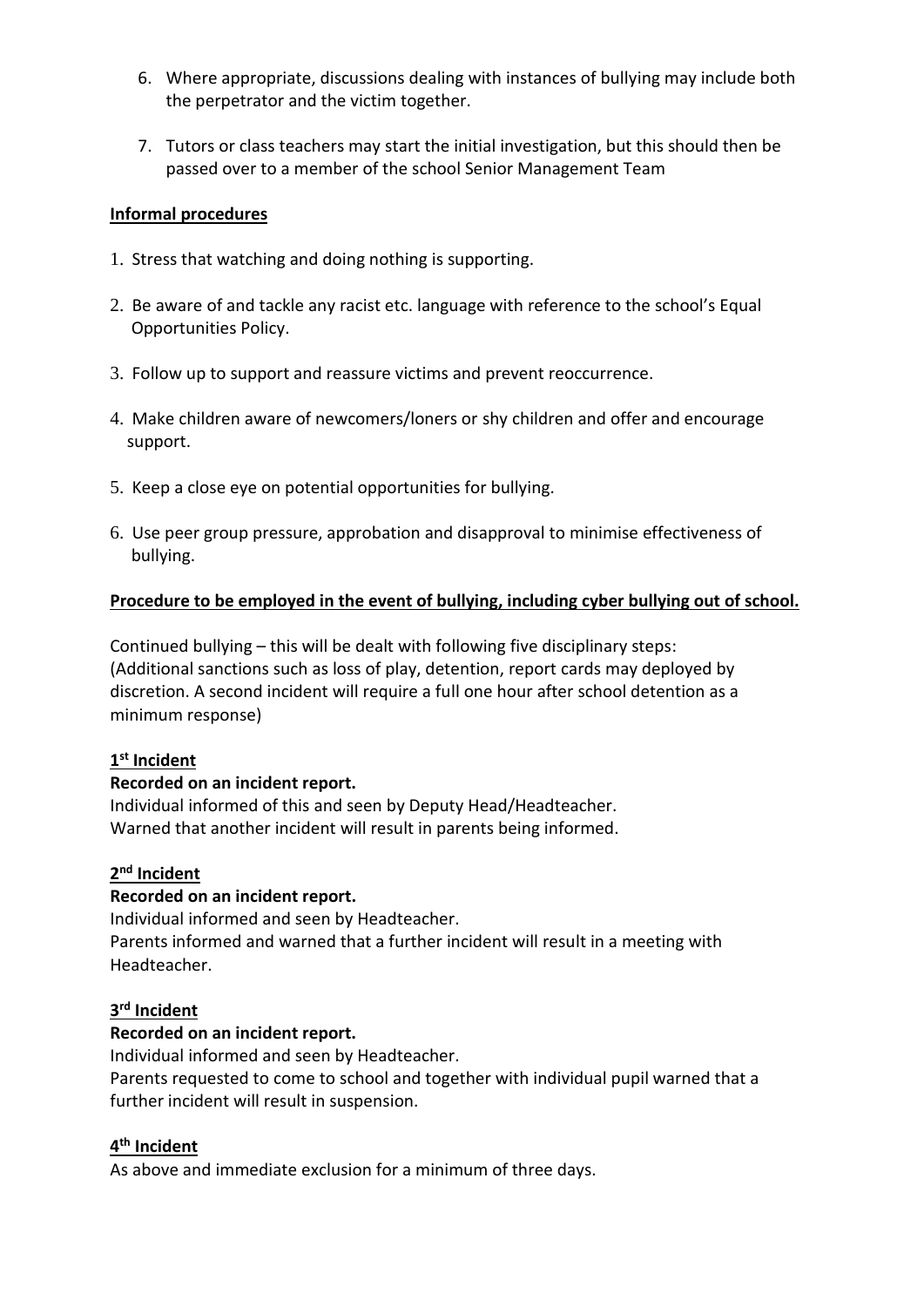# **5 th Incident**

All above procedure re. recording.

Parents informed immediately and pupil will be asked to leave the school – permanent exclusion.

## **Environment**

In order to limit the opportunities for bullying and to reduce the risk of bullying at times and in places where it is most likely to occur staff should ensure that, at breaktimes:

- areas are reserved for specific activities football limited to the Astroturf and main playground;
- quiet areas are respected;
- children use apparatus and equipment in an appropriate way;
- 'physical' games are closely monitored, particularly those involving play-fighting;
- solitary children are kept under observation;
- all areas are observed, particularly 'hidden' areas, toilets etc., through regular visits;
- the start and finish, when congestion is most likely, is closely monitored.

#### References:

## *Legal Framework*

- A. Education and Inspections Act 2006
- B. Human Rights Act 1998
- C. The Independent School Standards Regulations 2014
- D. Special Education Needs and Disability Act 2001
- E. Equality Act 2010
- E. Anti-Discrimination Legislation

# *General Guidance:*

F. "Don't suffer in Silence" Comprehensive anti-bullying pack for schools and teachers promoted by the DfE.

G. "Safe to Learn: Embedding Anti-Bullying Work in Schools"(DfE guide)

H. "Bullying": An ISC Child Health and Wellbeing Working Party Guidance Update Five <http://www.antibullying.net/adultsinschools.htm>- Source of anti-bullying support for school communities)

I. "Where You are NOT Alone" <http://www.bullying.org/>

# *Technological*

J. "Cyberbullying" A briefing note on the ISBA web site by Farrer & Co

K.<http://www.cyberbullying.org/>

- L. "Child Protection and New Technologies" by Childnet Inernational
- M.<http://www.childnet-int.org/>

N. Safe to Learn Tackling Cyberbullying

<http://www.teachernet.gov.uk/wholeschool/behaviour/tacklingbullying/>

O. "Guidance on e-strategies for schools, including technological bullying"

[http://schools.becta.org.uk/index.php?section=is&catcode=ss\\_to\\_es\\_pp\\_ob\\_03&rid=14905](http://schools.becta.org.uk/index.php?section=is&catcode=ss_to_es_pp_ob_03&rid=14905)

*The Ryleys School is grateful to: Farrer & Co (www.farrer.co.uk) for their guidance in the preparation of this policy.*